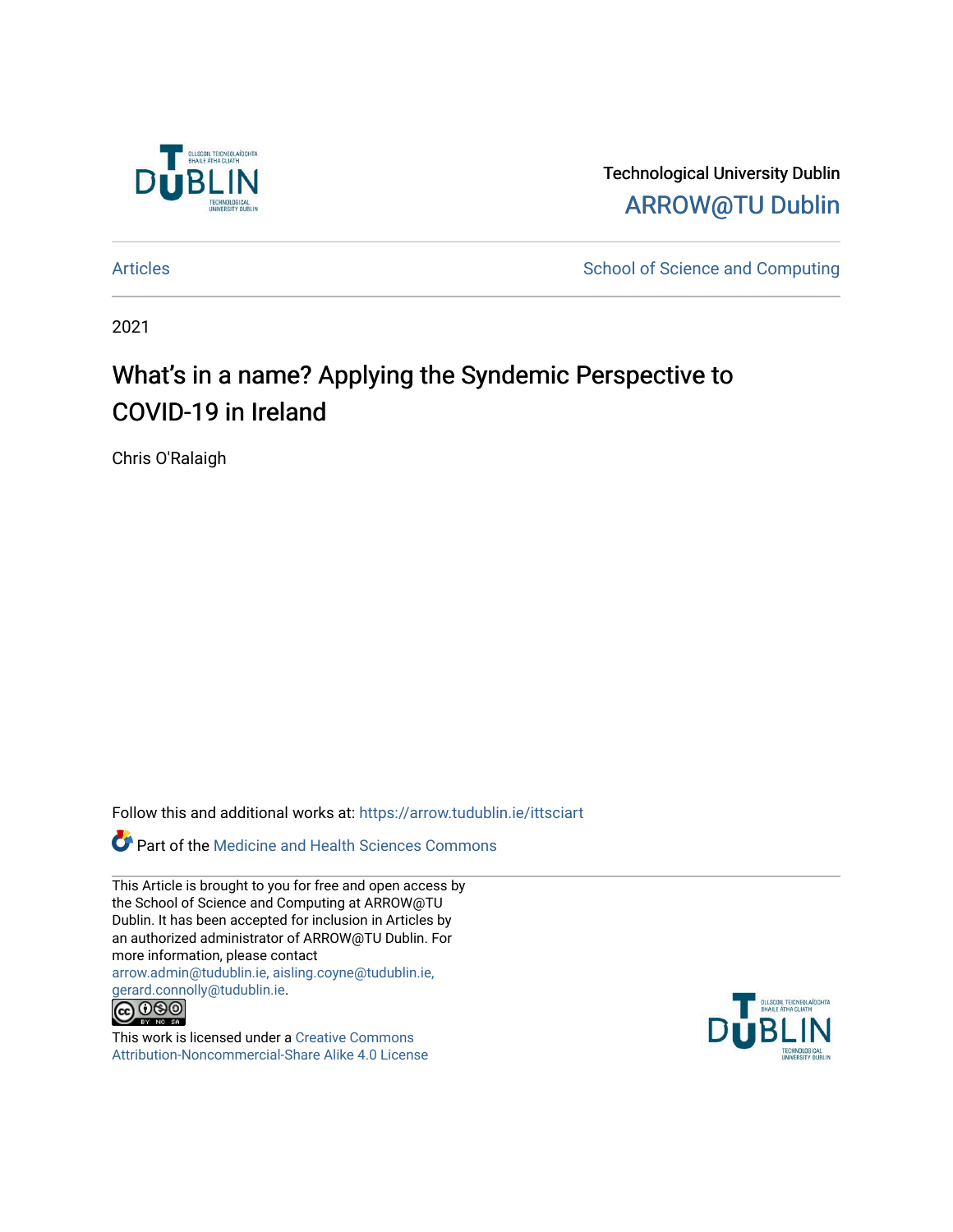Debate Debate



## What's in a name? Applying the syndemic perspective to COVID-19 in Ireland

2021, Vol. 29(2) 241–247  $\circled{c}$  The Author(s) 2021

Article reuse guidelines: [sagepub.com/journals-permissions](http://uk.sagepub.com/en-gb/journals-permissions) [DOI: 10.1177/07916035211009147](http://dx.doi.org/10.1177/07916035211009147) <journals.sagepub.com/home/irj>



## Chris Ó Rálaigh <sup>®</sup>

Department of Humanities, Technological University Dublin, Dublin, Ireland

The term pandemic, pro-offers a vision of COVID-19 abstracted from its social, economic, and political context, suggesting a socially neutral phenomena framed within a medicalised discourse. An etymological and theoretical re-conceptualisation of COVID-19 as a syndemic re-situates the virus within these contexts, allowing an interrogation of the oft-stated claim, discussed in this journal (Nolan, 2020) that 'we are all in this together' and a deeper analysis of the viruses impact on particular social groupings. Several recent articles have posited that the syndemic label applies to COVID-19 at an international level (Bambra et al., 2020; Hill et al., 2020; Horton, 2020) and a national level (Katzymarzyk et al., 2020; Shrinivasin et al., 2020). This essay examines the emerging evidence to assess whether the syndemic label applies in Ireland.

### The syndemic perspective

Singer (1994) coined the term syndemic to consider the complex interactions between the biological and the social in disease burden. The syndemic perspective moves beyond the consideration of the narrow frames of traditional reference to consider how disease develops within and is significantly influenced by the social contexts of disease sufferers (Singer, 2009). The syndemic perspective identifies

Corresponding author:

Chris Ó Rálaigh, Department of Humanities, Technological University Dublin, Dublin, Ireland. Email: [chris.oralaigh@tudublin.ie](mailto:chris.oralaigh@tudublin.ie)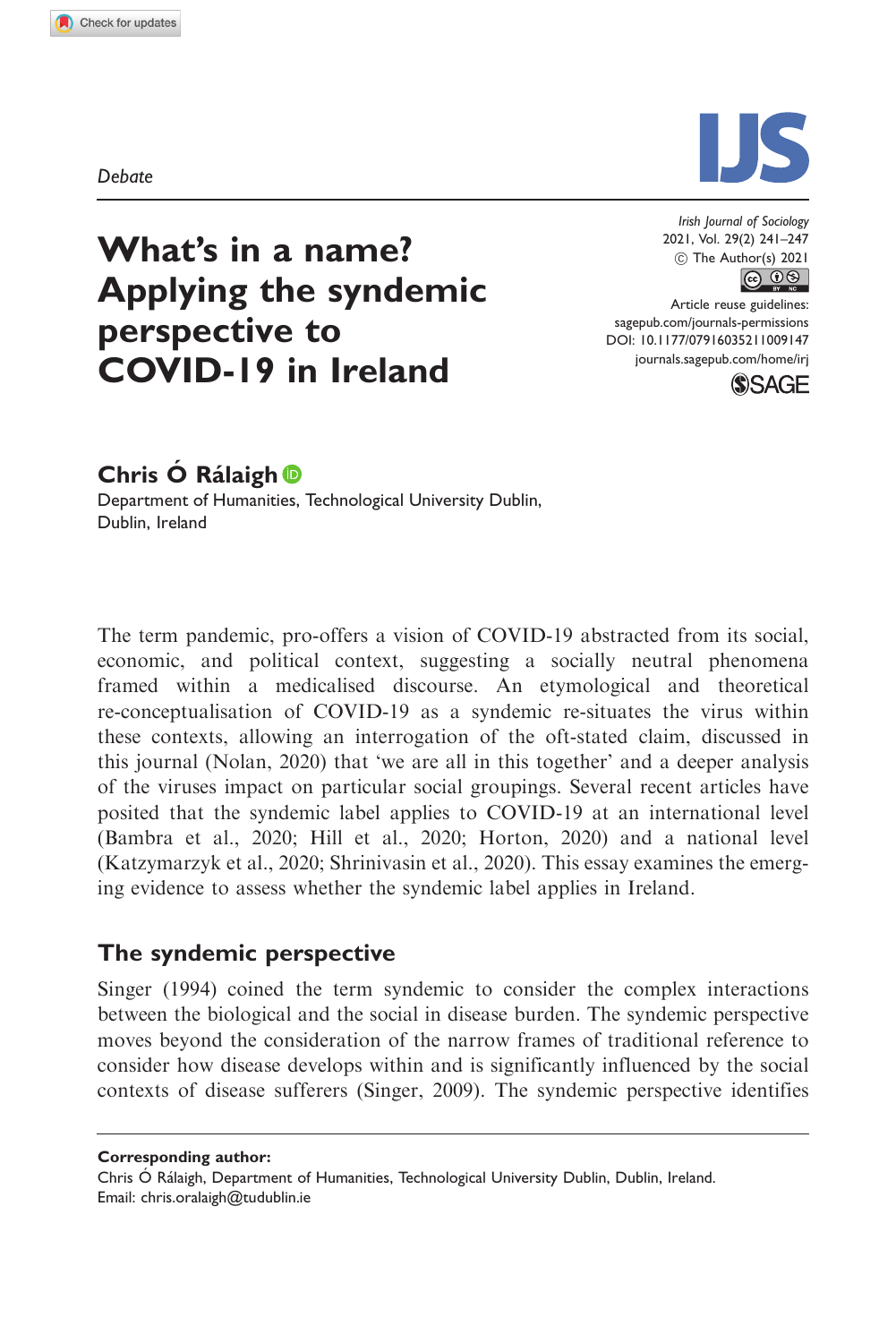that disease transmission, interaction and clustering are significantly influenced by social relations of power, inequality and injustice. Pandemics pass through preexisting pathways of health and social inequalities. The reconceptualization of pandemics as syndemics was posed by Singer (1996) when considering the relationship between the HIV/AIDS pandemic, substance use and violence associated with socio-economic inequality, describing the subsequent nexus amongst the US poor as a 'closely interrelated complex of health and social crises' (Singer, 1996: 99).

In regards COVID-19, it acts as one agent interacting with a single – or multiple – partner agents, particularly a range of non-communicable diseases (NCD) in creating greater cumulative negative health impacts. Pre-existing patterns of an unequal distribution of NCD's follow familiar social patterns, particularly along class and ethnic lines. These in-turn reflect pre-existing inequalities within the third component of the syndemic perspective: structured socio-economic inequalities. It is within this nexus which COVID-19 is reconceptualised from pandemic to syndemic.

#### Pre-existing health and socio-economic inequalities in Ireland

The COVID-19 pandemic landed upon an Irish healthcare system noted for its systemic two-tiered nature (Dukelow and Considine, 2017) and consequent health disparities. Wealth is a significant determining factor in access to healthcare, with access differing according to class and within marginalised groups including members of the Travelling community and those living in direct provision centres. Health disparities in Ireland represent a cradle-to-grave injustice: low socio-economic status is associated with both low birth weight and subsequent poor health (McGovern, 2012), while significant differentials in life expectancy exist between the most and least deprived (Teljeur et al., 2019) and members of the Travelling community. In Ireland, poorer social groups are born sicker and die quicker.

Disease burden distribution for NCD's follows a clear socio-economic gradient. A disproportionate burden of many chronic cancers occurs in the most deprived quintile (NCR, 2018), with distribution largely following a downward trajectory from most-to-least deprived. Chronic obstructive pulmonary disease (COPD) prevalence rates are three times greater amongst the lowest socio-economic grouping compared to the highest (Dept of Health, 2020). Obesity, cardiovascular disease, hypertension, and diabetes all follow a clear socio-economic gradient (Leahy et al., 2014; Ma et al., 2018; Morrissey, 2019). Members of the travelling community experience far greater adult and infant mortality rates, while suicide rates are almost seven times that of the settled population (Pavee Point, 2020). Research has noted the negative impact of the direct provision system on the health outcomes for asylum seekers (Conlan, 2014).

Health inequalities are situated within a broader generative milieu of socioeconomic inequalities in wealth, employment and housing. Common to liberal welfare regimes, wealth inequalities are stark in Ireland: the wealthiest 10% of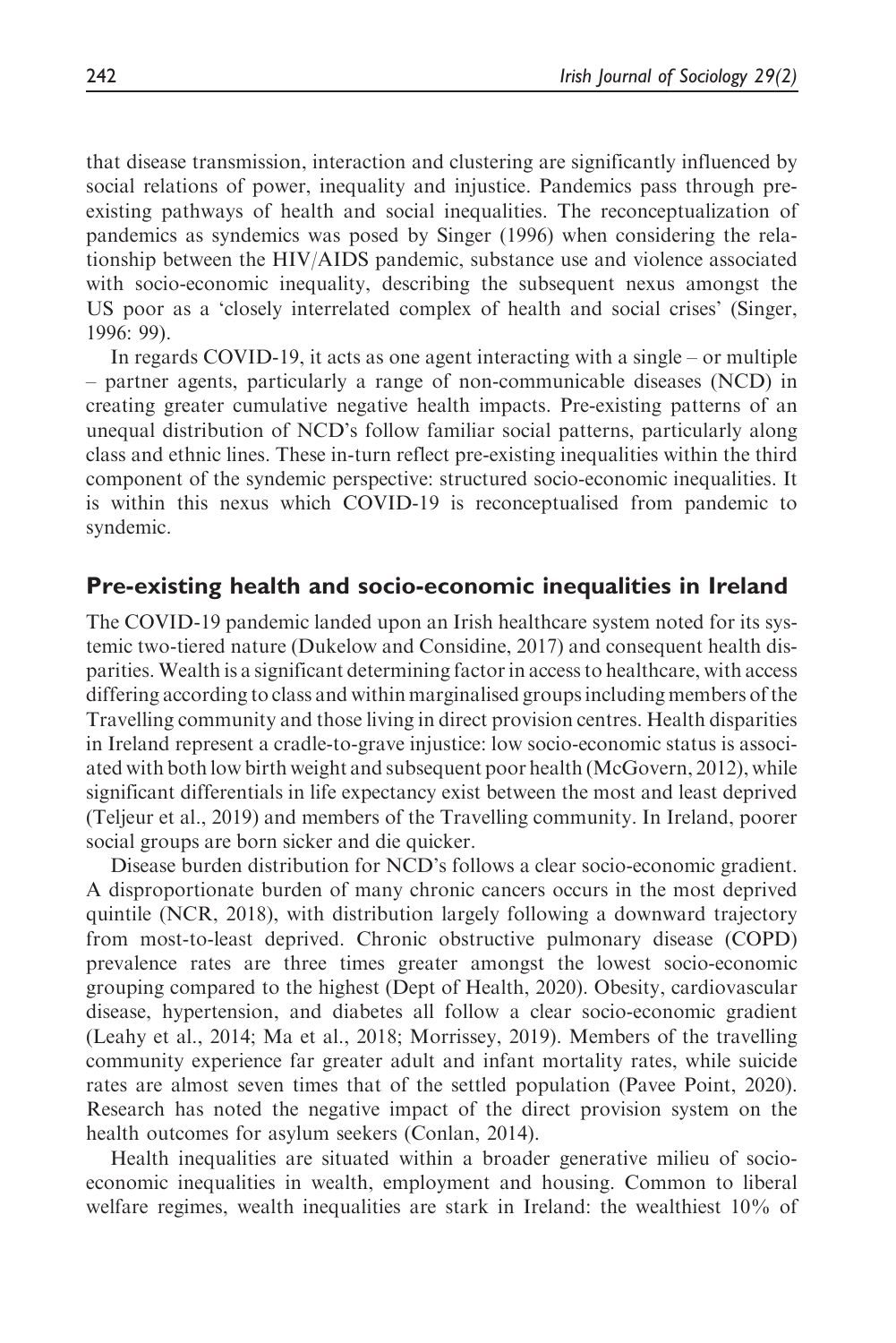the population holds a net wealth threshold of  $\epsilon$ 827,000, the comparative figure for the bottom  $10\%$  is  $\epsilon$ 1000 (CSO, 2020a). The precarious nature of much low-paid employment presents in the form of short-term and zero-hour contracts, weak maternity and sick pay benefits (Pembroke, 2018) with a significant clustering of this form of employment across the retail, wholesale and hospitality sectors (Sweeney, 2020). These forms of employment are known to negatively impact mental and physical health. Housing inequalities are manifest in grotesque rates of homelessness and housing waiting lists, impacting heavily upon low and middleincome families, the elderly, people with disabilities and disadvantaged minority groups (Hearn, 2020). It is not only access, but quality which is important in relation to housing and its relationship to health inequalities. By way of example, poorly insulated and poorly heated housing intersect with fuel poverty for older people in lower socio-economic groups to increase risk of multimorbidity (Orr et al, 2016) and mortality (McAvoy, 2007).

Combined, these might be considered as the social determinants of health, those conditions in which individuals and social groups 'are born, grow, live, work and age, and the inequities in power, money and resources that give rise to these conditions of daily life' (WHO, 2013: VI). It is at these intersections that the syndemic perspective presents itself.

#### COVID-19's impact on social groups

Emerging data demonstrate that over one-quarter of COVID-19 patients present with an underlying condition (HPSC, 2020). Of these conditions, chronic respiratory disease, hypertension, chronic heart disease, diabetes mellitus and chronic neurological disease occupy the highest categories (HPSC, 2020). As noted above, the frequency of these conditions follows a clear socio-economic gradient from poor-to-rich and it seems reasonable to presume that for those with underlying conditions, the pre-existing distribution of disease would be replicated within this cohort and that a majority would be from poorer backgrounds.

While data from the CSO (2020b) suggest that distribution of COVID-19 cases is lowest amongst the most disadvantaged electoral division (ED) quintile, second lowest amongst the most affluent and an even distribution amongst the remaining quintiles, Walsh et al. (2020) draw attention to important caveats within this dataset. These include data collection discrepancies, potential higher rates of testing in affluent areas and the location of long-term residential care settings with high COVID-19 infection rates. Consequently, they identify deprivation as a risk factor. High rates of unemployment might act as a further insulator against infection rates in the lowest quintile.

As social class in Ireland is statistically entwined with occupational status, this allows a further means of analysis. Healthcare workers dominate COVID-19 infections by occupation, with nurses and midwives occupying the highest level, followed by care workers, sales and retail staff, nursing auxiliaries with other administrative occupations rounding out the top five. Farmers, cleaners and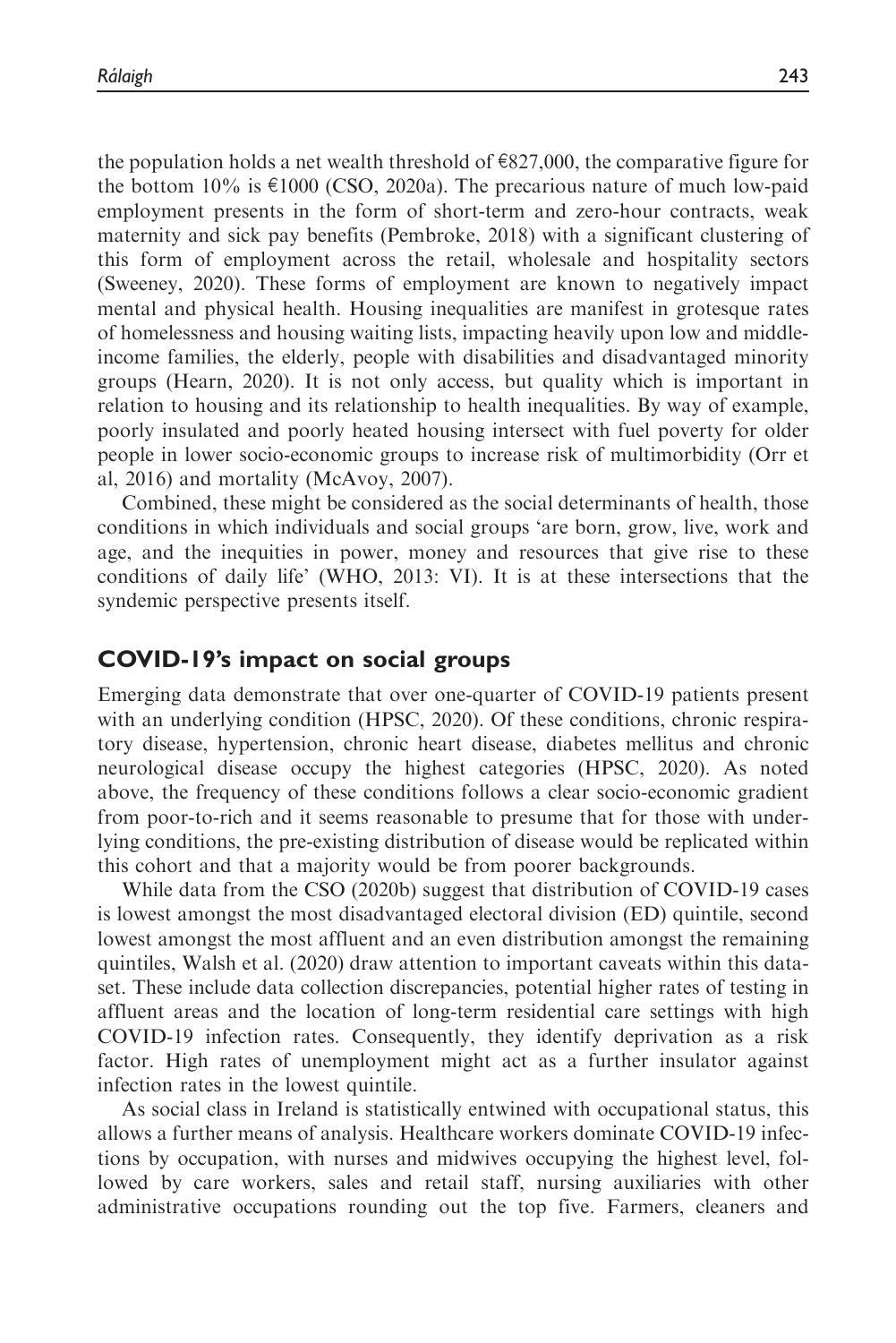domestics, medical practitioners, kitchen and catering assistants and food, drink and tobacco process operatives (CSO, 2020c) occupy positions 6–10. In addition to the low-medium pay range of these groupings is their inability to work remotely. Remote working decreases potential exposure to COVID-19; however, as Crowley and Doran (2020) note in a socio-spatial context, this opportunity is far higher in more affluent, larger, more densely populated towns with a better educated work force.

Members of the travelling community have been disproportionately affected with infection rates 2.6 times greater than that of the settled population, while black and Asian ethnic minority groups infection rates are disproportionate to their overall demographic (Enright et al., 2020). Immigrants living within Direct Provision (DP) centres also make up a disproportionate number of COVID cases relative to their overall population (Gusciute, 2020).

McQuinn et al. (2020) highlight the unequal impact the COVID-19 pandemic has had on the Irish labour market across occupations and age groups. For illustration, those employed in the accommodation and food sectors and wholesale and retail sectors have faced lockdown-associated levels of unemployment on a vast scale compared with a marginal decline within the information and communication sector. Pre-COVID weekly wage differentials between these sectors are stark, with weekly wages within the two former standing averaging €376, €597, respectively, and the latter  $€1240$  (CSO, 2020d). As of November 2020, 48% of PUP recipients are under 34 years of age and age has been a consistent trend across unemployment levels throughout the COVID period (McQuinn, et al., 2020).

#### Applicability of the syndemic label

So, is the syndemic label appropriate in Ireland? The answer would appear to be an emphatic yes. COVID-19 as primary agent has been shown to manifest with serious consequences for those with existing morbidities, which are in-turn over-represented within certain social groupings. While none of us are immune, as Singer and Rylko-Bauer argue: 'the virus may not discriminate, the COVID syndemic does discriminate' (2020:21). Who becomes infected, who develops or exacerbates co-morbidities, who becomes unemployed, who can work safely, who dies: this is where discrimination occurs.

The immediate burden of COVID-19 in regards infections and mortality has fallen disproportionately on healthcare workers and the elderly respectively and it will continue to fall upon the working classes, the poor and the Travelling community in the medium to long-term. With the public healthcare system over-stretched and an estimated 838,000 people on waiting list as of December 2020 (Irish Times, 2020), a perfect storm of increased morbidity and mortality is brewing for those excluded from the top tier of Irelands two-tier healthcare system. The economic shock of COVID-19 will have medium to longterm economic impacts on particular social groupings. The evidence is pointing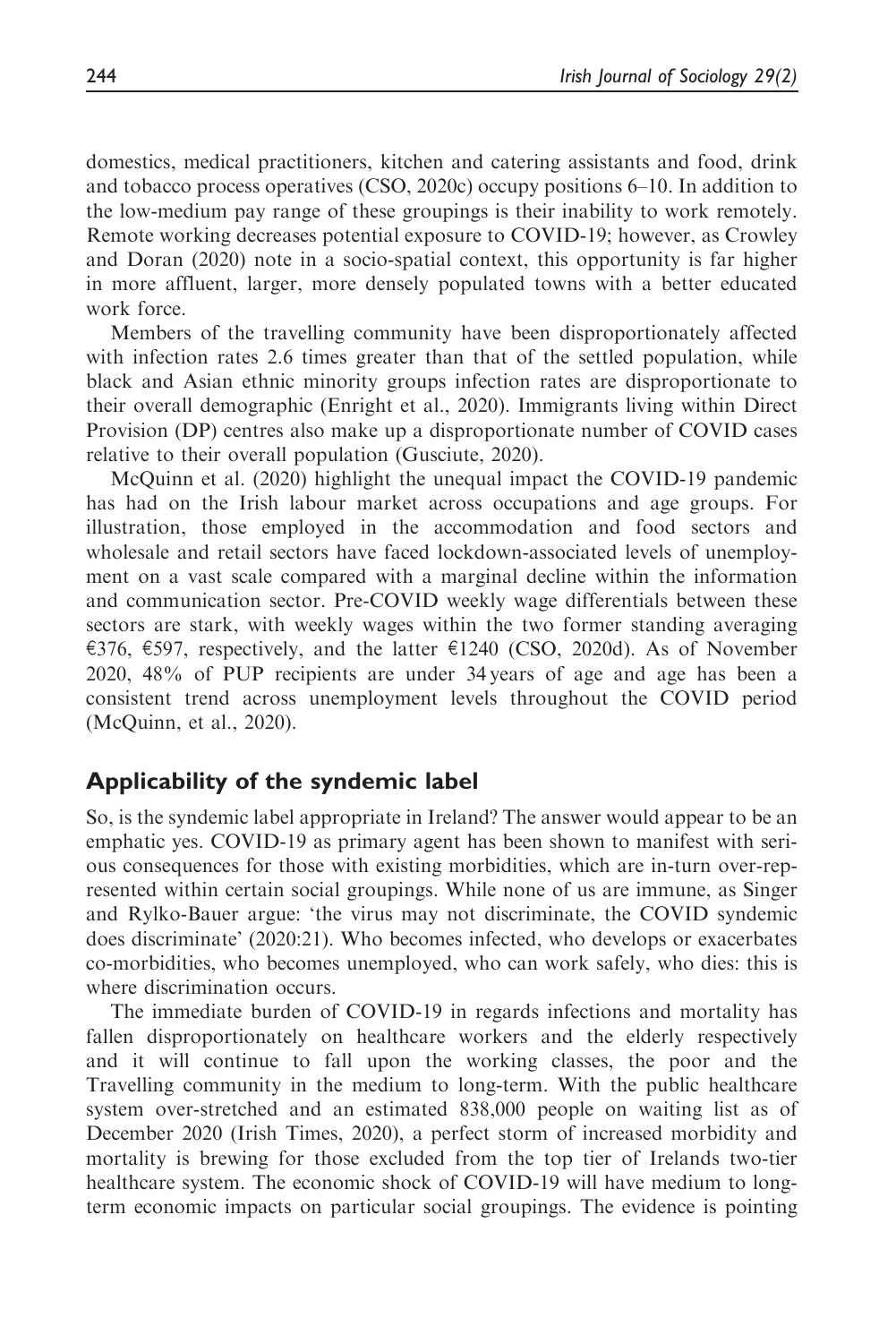toward a post-COVID-19 world of increased inequalities in both health and wealth.

To truly understand and to effectively deal with pandemics, we must accept their syndemic nature and understand the pre-existing pathways through which diseases are transmitted. Singer and Rylko-Bauer (2020) argue that this requires a shift away from business-as-usual thinking from policymakers. Unfortunately, all of the noise emanating from policymaking circles is of a desperate desire to 'return to normal'. This is typical of a way of thinking which conceptualises pandemics as primarily medical in nature, abstracted from their social, economic and political contexts. Given the recent warning that COVID-19 'may not be the big one' (Ryan, 2020), the syndemic perspective challenges this blinkered and failing approach and offers an alternative lens through which future prevention and amelioration measures might be considered.

#### Declaration of conflicting interests

The author(s) declared no potential conflicts of interest with respect to the research, authorship, and/or publication of this article.

#### Funding

The author(s) received no financial support for the research, authorship, and/or publication of this article.

#### ORCID iD

Chris O´ Rálaigh D´ <https://orcid.org/0000-0002-0618-1039>

#### **References**

- Bambra C, Riordan R, Ford J, et al. (2020) The COVID-19 pandemic and health inequalities. Journal of Epidemiology and Community Health 74(11): 964–968.
- Central Statistics Office (2020a) Household Finance and Consumption Survey 2018. Available at: [https://www.cso.ie/en/releasesandpublications/ep/p-hfcs/householdfinan](https://www.cso.ie/en/releasesandpublications/ep/p-hfcs/householdfinanceandconsumptionsurvey2018/wealth/) [ceandconsumptionsurvey2018/wealth/](https://www.cso.ie/en/releasesandpublications/ep/p-hfcs/householdfinanceandconsumptionsurvey2018/wealth/) (accessed 17 January 2021).
- Central Statistics Office (2020b) COVID-19 Deaths and Cases, Series 19. Available at: <https://www.cso.ie/en/releasesandpublications/br/b-cdc/covid-19deathsandcasesseries19/> (accessed 16 January 2021).
- Central Statistics Office (2020c) A Profile of COVID-19 in Ireland Using Census 2016 Household Data to Analyse COVID-19 Cases from March to November 2020. Available at: [https://www.cso.ie/en/releasesandpublications/fp/fp-ac19/aprofileofCOVID-19inire](https://www.cso.ie/en/releasesandpublications/fp/fp-ac19/aprofileofCOVID-19inireland-usingcensus2016householddatatoanalyseCOVID-19casesfrommarchtonovember2020/employmentcommuting/) [land-usingcensus2016householddatatoanalyseCOVID-19casesfrommarchtonovem](https://www.cso.ie/en/releasesandpublications/fp/fp-ac19/aprofileofCOVID-19inireland-usingcensus2016householddatatoanalyseCOVID-19casesfrommarchtonovember2020/employmentcommuting/) [ber2020/employmentcommuting/](https://www.cso.ie/en/releasesandpublications/fp/fp-ac19/aprofileofCOVID-19inireland-usingcensus2016householddatatoanalyseCOVID-19casesfrommarchtonovember2020/employmentcommuting/) (accessed 17 January 2021).
- Central Statistics Office (2020d) Earnings and Labour Costs Quarterly Q2 2020 (Final) Q3 2020 (Preliminary Estimates) Available at: [https://www.cso.ie/en/releasesandpublica](https://www.cso.ie/en/releasesandpublications/er/elcq/earningsandlabourcostsq22020finalq32020preliminaryestimates/) [tions/er/elcq/earningsandlabourcostsq22020finalq32020preliminaryestimates/](https://www.cso.ie/en/releasesandpublications/er/elcq/earningsandlabourcostsq22020finalq32020preliminaryestimates/) (accessed 21 January 2021).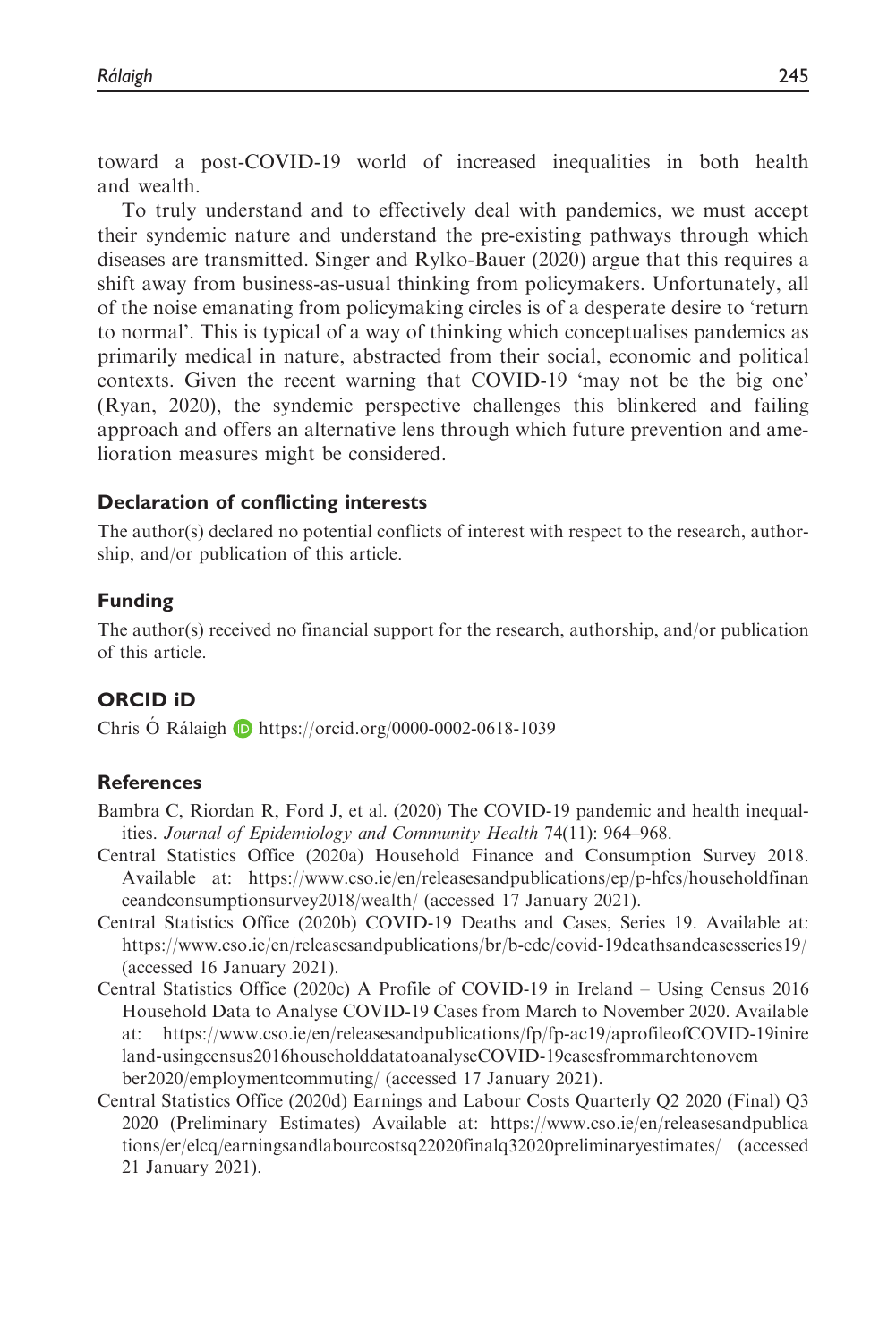- Conlan S (2014) Counting the Cost: Barriers to Employment after Direct Provision. Dublin: Irish Refugee Council.
- Crowley F and Doran J (2020) COVID-19, occupational social distancing and remote working potential: An occupation, sector and regional perspective. Regional Science Policy and Practice 12: 1211–1234.
- Department of Health (2020) NCEC National Clinical Guideline No. 5. Available at: [http://health.gov.ie/national-patient-safety-office/ncec/](http://ttp://health.gov.ie/national-patient-safety-office/ncec/) (accessed 15 January 2021).
- Dukelow F and Considine M (2017) Irish Social Policy: A Critical Introduction. 2nd ed. Bristol: Policy Press.
- Enright S, McGinnnitty F, Privalko I, et al. (2020) Covid-19 And Non-Irish Nationals In Ireland. Available at: https://www.esri.ie/system/files/publications/BKMNEXT404 4. [pdf](https://www.esri.ie/system/files/publications/BKMNEXT404_4.pdf) (accessed 15 January 2021).
- Gusciute E (2020) Leaving the most vulnerable behind: Reflection on the COVID-19 pandemic and Direct Provision in Ireland. Irish Journal of Sociology 28(2): 237–241.
- Health Protection and Surveillance Centre (2020) Underlying conditions in confirmed cases of COVID-19 in Ireland Report prepared by HPSC on 14/12/2020. Available at: [https://](at: https://www.hpsc.ie/a-z/respiratory/coronavirus/novelcoronavirus/surveillance/underlyingconditionsreports/Underlying%20conditions%20summary_1.0v%2014122020.pdf) [www.hpsc.ie/a-z/respiratory/coronavirus/novelcoronavirus/surveillance/underlyingcondi](at: https://www.hpsc.ie/a-z/respiratory/coronavirus/novelcoronavirus/surveillance/underlyingconditionsreports/Underlying%20conditions%20summary_1.0v%2014122020.pdf) [tionsreports/Underlying%20conditions%20summary\\_1.0v%2014122020.pdf](at: https://www.hpsc.ie/a-z/respiratory/coronavirus/novelcoronavirus/surveillance/underlyingconditionsreports/Underlying%20conditions%20summary_1.0v%2014122020.pdf) (accessed 11 January 2021).
- Hearn R (2020) Housing Shock: The Irish Housing Crisis and How to Solve It. Bristol: Policy Press.
- Hill M, Sowers J and Mantzoros C (2020) COVID-19 and obesity pandemics converge in to a syndemic requiring urgent and multidisciplinary action. *Metabolism* 114: 154408.
- Horton R (2020) Offline: COVID-19 is not a pandemic. The Lancet 396: 874.
- Katzymarzyk P, Salbaum J and Heymsfield S (2020) Obesity, noncommunicable diseases, and COVID-19: A perfect storm. American Journal of Human Biology 32: e23484.
- Leahy S, Nolan A, O'Connell J, et al. (2014) Obesity in an Ageing Society Implications for health, physical function and health service utilisation. Available at: [https://tilda.tcd.ie/](https://tilda.tcd.ie/publications/reports/pdf/Report_ObesityAgeing.pdf) [publications/reports/pdf/Report\\_ObesityAgeing.pdf](https://tilda.tcd.ie/publications/reports/pdf/Report_ObesityAgeing.pdf) (accessed 14 January 2021).
- Ma Y, Nolan A and Smith J (2018) The value of education to health: Evidence from Ireland. Economics & Human Biology 31: 14–25.
- McAvoy H (2007) All-Ireland Policy Paper on Fuel Poverty and Health. Dublin: Institute of Public Health in Ireland.
- McGovern M (2012) Still unequal at birth: Birth weight, socioeconomic status and outcomes at age 9. The Economic and Social Review 44(1): 53–84.
- McQuinn K, O'Toole C, Allen-Coghlan M, et al. (2020) Quarterly Economic Commentary. ESRI Macro Economic Forecasting October 2020. Available at: [https://www.esri.ie/](https://www.esri.ie/system/files/publications/QEC2020AUT_0.pdf) [system/files/publications/QEC2020AUT\\_0.pdf](https://www.esri.ie/system/files/publications/QEC2020AUT_0.pdf) (accessed 20 January 2021).
- Morrissey K (2019) Comorbidity and healthcare use for individuals with CVD in Ireland: A cross-sectional, population-based study BMJ Open 9: e025305.
- National Cancer Registry & Irish Cancer Society (2018) Diagnosing Cancer in an Emergency: Patterns of Emergency Presentation of Cancer in Ireland 2002–2015. Cork: Irish Cancer Society: Dublin and National Cancer Registry.
- Nolan R (2020) 'We are all in this together!' COVID-19 and the lie of solidarity. *Irish* Journal of Sociology 29: 102–106.